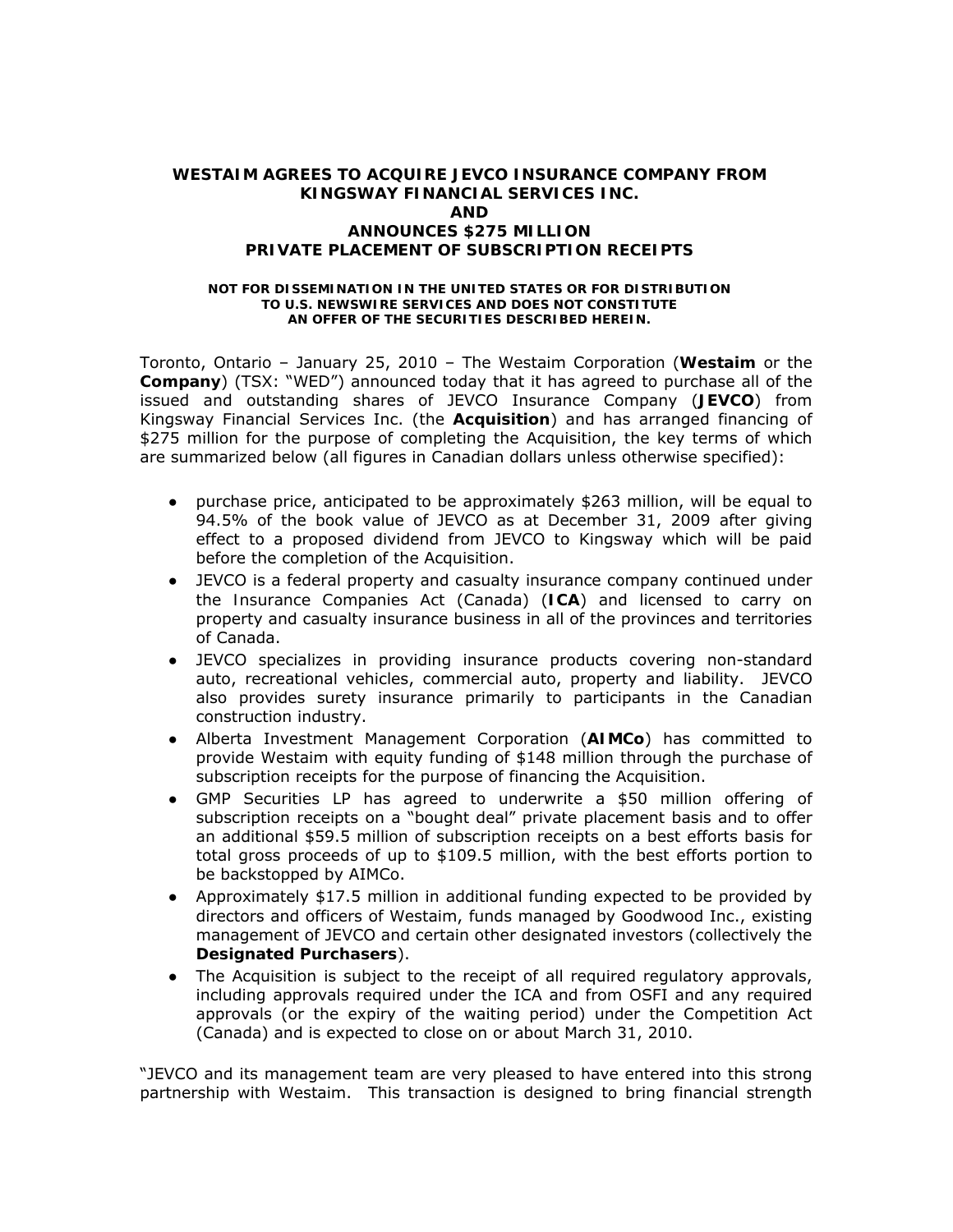and stability to JEVCO, and to bring comfort to our business partners. We are excited with the significant growth opportunities ahead, and look forward to our future with Westaim." said Serge Lavoie, CEO of JEVCO.

Westaim is expected to issue 550 million subscription receipts (**Subscription Receipts**) at an issue price of \$0.50 for gross proceeds of \$275 million which will be held in escrow pending the completion of the Acquisition. Each Subscription Receipt will, subject to adjustment and except as described below, entitle the holder thereof to receive upon the conversion thereof one common share of Westaim (each a **Common Share**). The Subscription Receipts to be issued to AIMCo will be exercisable for a mix of Common Shares and a class of non-voting participating shares of Westaim (**Non-Voting Shares**) to be created and which will be convertible into Common Shares of Westaim on a one-for-one basis designed to ensure that following the exercise of all Subscription Receipts, AIMCo will own not more than 40% of the outstanding Common Shares. The terms of the Non-Voting Shares will provide that Westaim can refuse a request to convert such shares into Common Shares if as a result of such conversion AIMCo would own more than 40% of the then outstanding Common Shares. The Non-Voting Shares are not expected to be listed on any stock exchange.

It is expected that as a condition to approving the financings described above, the Toronto Stock Exchange will require that Westaim receive approval from its shareholders and Westaim expects to call a special meeting of shareholders to be held in March 2010 with the shareholder meeting materials expected to be mailed to shareholders in February 2010.

"This acquisition will complete the transformation of Westaim into a company with a new focus on the Canadian insurance business," said Cameron MacDonald, President of Westaim.

In connection with the negotiation and entering of the definitive purchase agreement, GMP Securities LP has acted as financial advisor to the Board of Directors of Westaim, Cassels Brock and Blackwell LLP and Heenan Blaikie LLP have acted as legal counsel to Westaim, Ogilvy Renault LLP has acted as legal counsel to Kingsway and Fasken Martineau DuMoulin LLP has acted as legal counsel to GMP Securities LP.

A summary of the key terms of the Acquisition and the private placement of the Subscription Receipts follows. Further information about the Acquisition and the private placement of the Subscription Receipts will be available on SEDAR (www.sedar.com) and the Corporation's web page (www.westaim.com).

This press release is not an offering of securities for sale in the United States. The Subscription Receipts, Common Shares and Non-Voting Shares described herein and in the summary of key terms attached to this press release have not been registered under the U.S. Securities Act of 1933, as amended, and may not be offered or sold in the United States absent registration or an exemption from the registration requirements of that Act.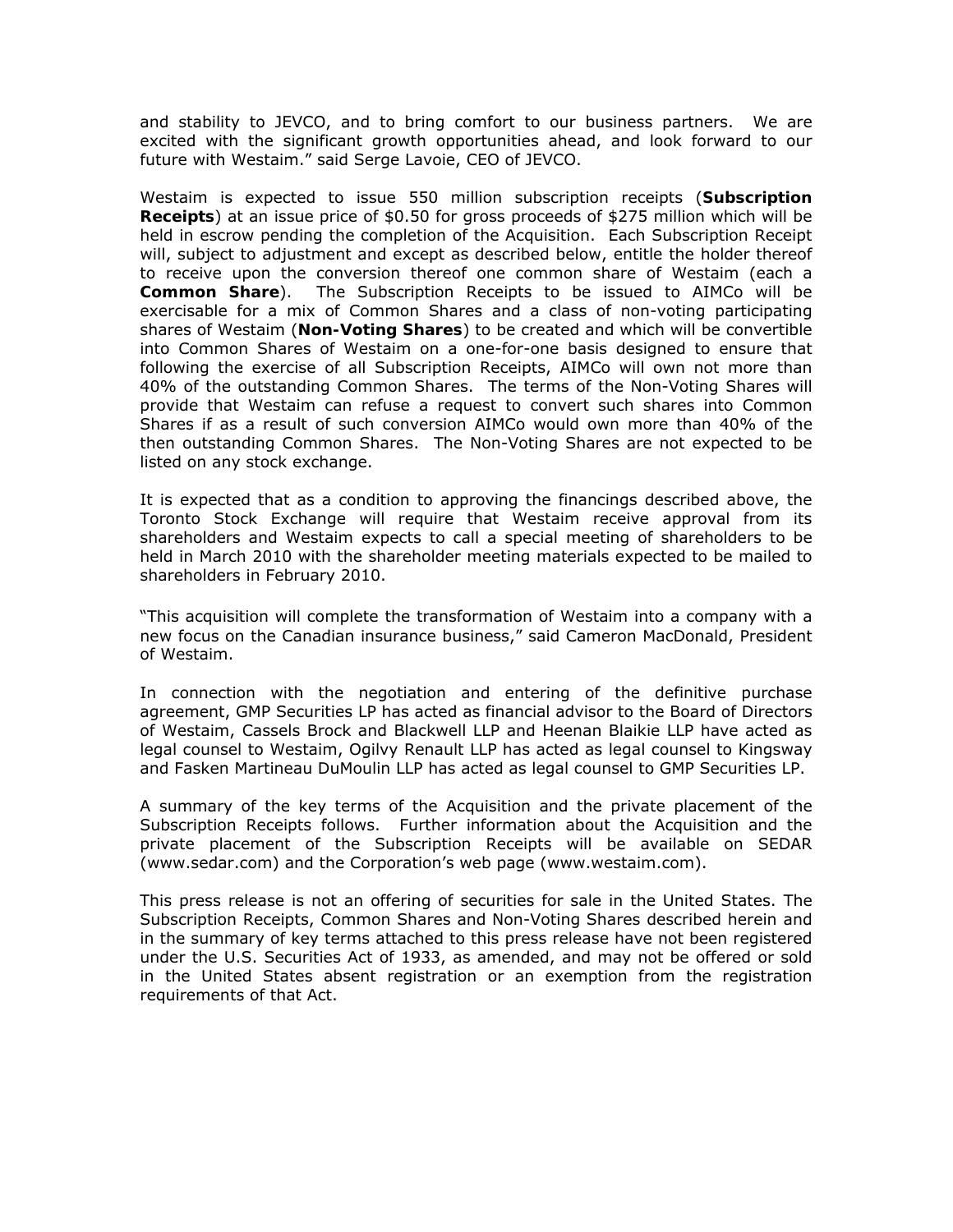#### **About Westaim**

Westaim invests, directly and indirectly, through acquisitions, joint ventures and other arrangements, with the objective of providing its shareholders with capital appreciation and real wealth preservation. Westaim's common shares are listed on The Toronto Stock Exchange under the trading symbol WED.

Certain portions of this press release as well as other public statements by Westaim, contain forward-looking statements. Such forward-looking statements include but are not limited to statements concerning the transactions described herein; investment strategies and expected rates of return; and strategic alternatives to maximize value for shareholder. These statements are based on current expectations that are subject to risks, uncertainties and assumptions and Westaim can give no assurance that these expectations are correct. Westaim's actual results could differ materially from those anticipated by forward-looking statements for various reasons generally beyond our control, including but not limited to: (i) failure to complete the transactions referred to herein; (ii) changes in market conditions or deterioration in underlying investments; (iii) general economic, market, financing, regulatory and industry developments and conditions; and (iv) other risk factors set forth in Westaim's Annual Report or Annual Information Form. Westaim disclaims any intention or obligation to revise forward-looking statements whether as a result of new information, future developments or otherwise except as required by law. All forward-looking statements are expressly qualified in their entirety by this cautionary statement.

#### **For more information, contact:**

J. Cameron MacDonald President The Westaim Corporation 416-203-2922 info@westaim.com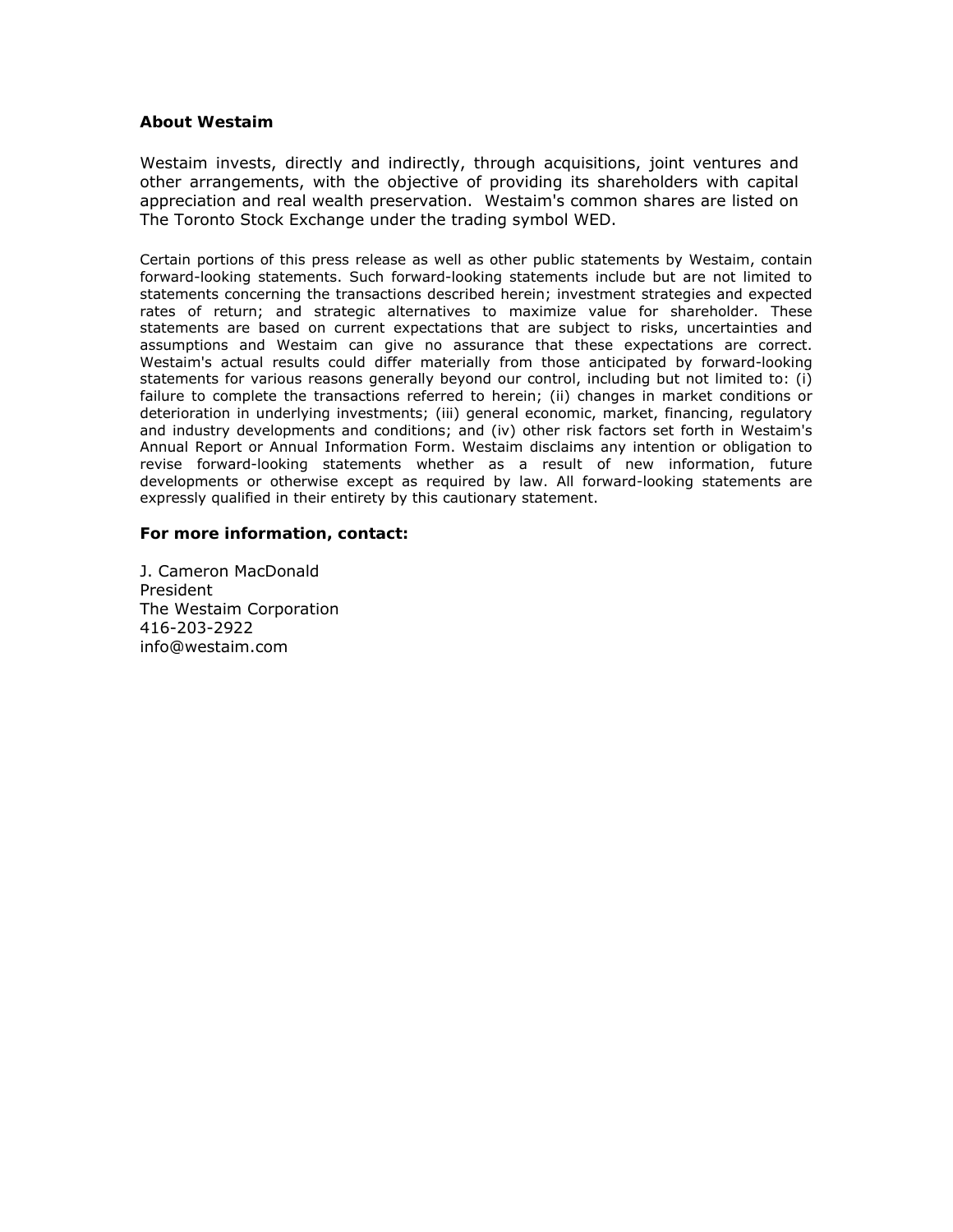# **Key Terms of the Acquisition and the Private Placement**

All figures in Canadian dollars unless otherwise specified.

## **The Acquisition**

Westaim and Kingsway have entered into an agreement dated January 25, 2010 (the **Purchase Agreement**), pursuant to which, Westaim has agreed to purchase all of the issued and outstanding shares of JEVCO from Kingsway. The description of the Purchase Agreement is qualified in its entirety by the definitive terms of the Purchase Agreement, which will be filed and be available on SEDAR.

JEVCO is a federal property and casualty insurance company continued under the *Insurance Companies Act* (Canada) (**ICA**) and licensed to carry on property and casualty insurance business in all of the provinces and territories of Canada. The ICA is administered, and activities of JEVCO are supervised, by the Office of the Superintendent of Financial Institutions (**OSFI**). Under the ICA, advance approval by the Minister of Finance is required for the acquisition of control of an insurance company.

JEVCO specializes in providing insurance products covering non-standard auto, recreational vehicles, commercial auto, property and liability. JEVCO also provides surety insurance primarily to participants in the Canadian construction industry.

Under the Purchase Agreement, closing is scheduled for later of: (i) March 26, 2010; or (ii) two (2) Business Days after receipt of the last of the Competition Act Approval, ICA approvals and TSX approval, or such earlier or later date as the parties may agree in writing (**Closing**).

The purchase price to be paid at Closing (the **Purchase Price**) is anticipated to be approximately \$263 million, and will be determined as set out in the Purchase Agreement and as described below.

- The Purchase Price is based on the assumption that JEVCO will have minimum capital test ratio of 220% as at December 31, 2009 (the **Minimum Capital Test Target**), after payment (prior to Closing) by JEVCO to Kingsway of a dividend intended to decrease JEVCO's minimum capital test ratio to 220%.
- The Purchase Price, if applicable, will be increased by 100% of the amount by which the Jevco's book value exceeds the amount required by Jevco to satisfy the Minimum Capital Test Target as set out in its financial statements filed with OSFI.

The Purchase Agreement includes typical closing conditions, including receipt of required Competition Act and ICA approvals. Closing also is subject to various terms and conditions between Westaim, Kingsway and AIMCo.

The Purchase Agreement includes representations, warranties and covenants customary for a transaction of this nature including customary covenants of Kingsway relating to the conduct of the business of JEVCO prior to Closing and covenants by Kingsway and Westaim to cooperate. Kingsway has also agreed to a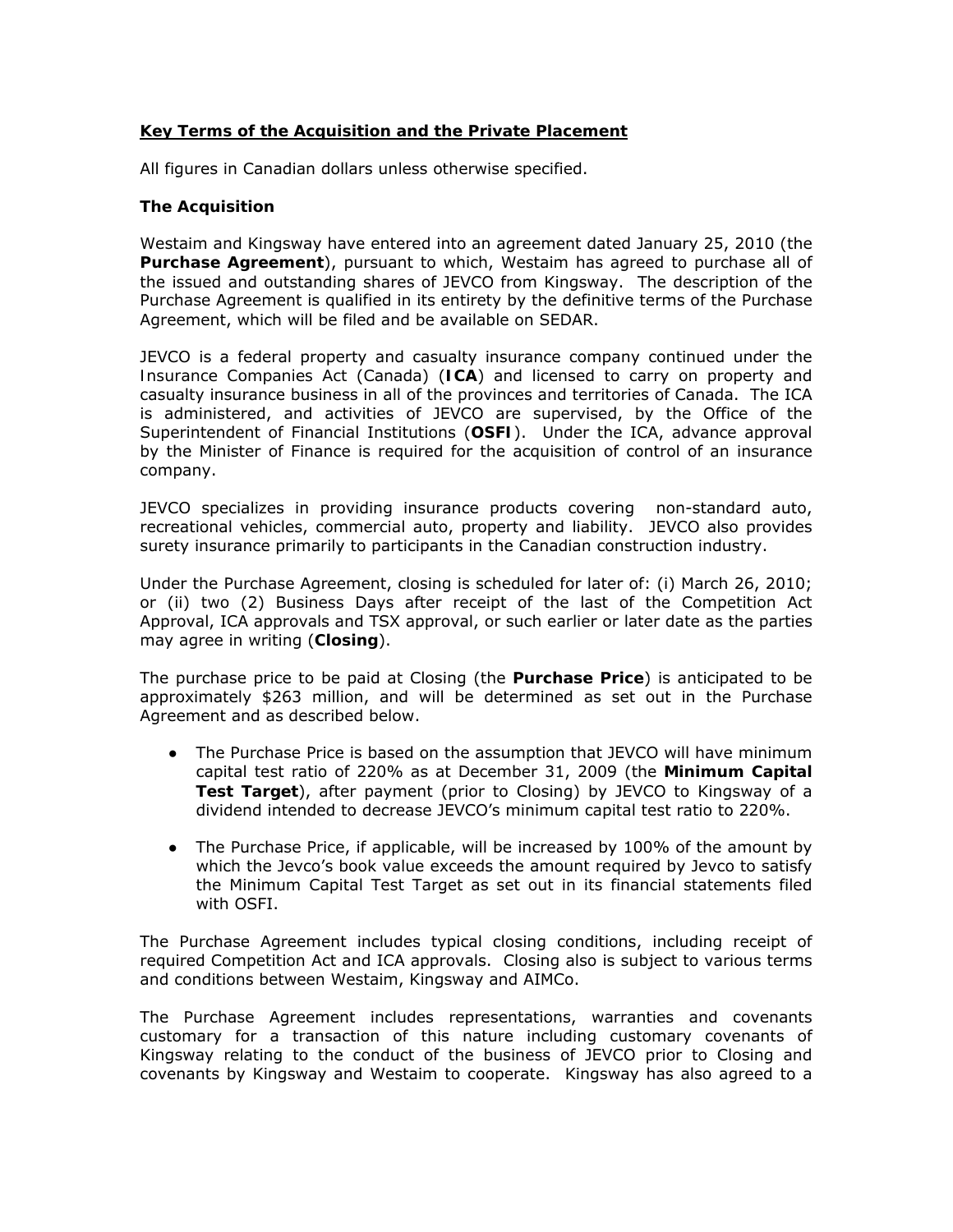three-year non-competition and non-solicitation covenant. The Purchase Agreement has reciprocal indemnification provisions.

It is expected that as a condition to approving the sale of the Subscription Receipts, the TSX will require that Westaim receive approval from its shareholders. Accordingly, Westaim expects to call a special meeting of shareholders to be held in March, 2010 with the shareholder meeting materials expected to be mailed to shareholders in February 2010. Kingsway has agreed to cooperate with Westaim in connection with providing information for the shareholders meeting and the TSX approval.

Kingsway is entitled to terminate the Purchase Agreement (i) if proceeds of the sale of the Subscription Receipts have not been deposited into escrow on or before February 9, 2010 or (ii) if the necessary approval of the Westaim shareholders has not been received on or before March 26, 2010. In the event of such termination by Kingsway, Westaim's potential liability under the Purchase Agreement is limited to Kingsway's actual costs, charges and expenses related to the Acquisition.

# **AIMCo Commitment**

In connection with the Acquisition, Westaim has received a commitment from Alberta Investment Management Corporation (**AIMCo**) to provide equity funding of \$148 million. AIMCo's commitment provides that in the event that Westaim raises financing for the Acquisition through the sale of subscription receipts the terms of which provide for the purchase price of such subscription receipts to be returned to investors in the event that the Acquisition is not completed, AIMCO agrees to provide its funds at the same time and on comparable terms as the offering of subscription receipts.

In addition, AIMCo has agreed that its total voting interest in Westaim's Common Shares after completion of the transactions contemplated herein will be limited to 40% of all of the votes attached to the outstanding Common Shares. Any additional equity interest held by AIMCO will be held in non-voting equity shares.

Accordingly, the Subscription Receipts to be issued to AIMCo will be exercisable for a mix of Common Shares and a class of non-voting participating shares of Westaim (**Non-Voting Shares**) to be created and which will be convertible into Common Shares on a one-for-one basis. The terms of the Non-Voting Shares will provide that Westaim can refuse a request to convert such shares into Common Shares if as a result of such conversion AIMCo would own more than 40% of the then outstanding Common Shares. The Non-Voting Shares are not expected to be listed on any stock exchange.

AIMCo has also agreed to backstop the best efforts portion of the GMP Offering (as defined below) such that if and to the extent that less than 119 million Subscription Receipts are purchased in the best efforts portion of the GMP Offering, AIMCO will purchase the number of Subscription Receipts representing the shortfall (the **Backstop**). As consideration for providing the Backstop, Westaim has agreed to issue to AIMCo 10 million warrants to purchase an equal number of Non-Voting Shares at an exercise price of \$0.50 per share for a period of three years following the closing of the GMP Offering.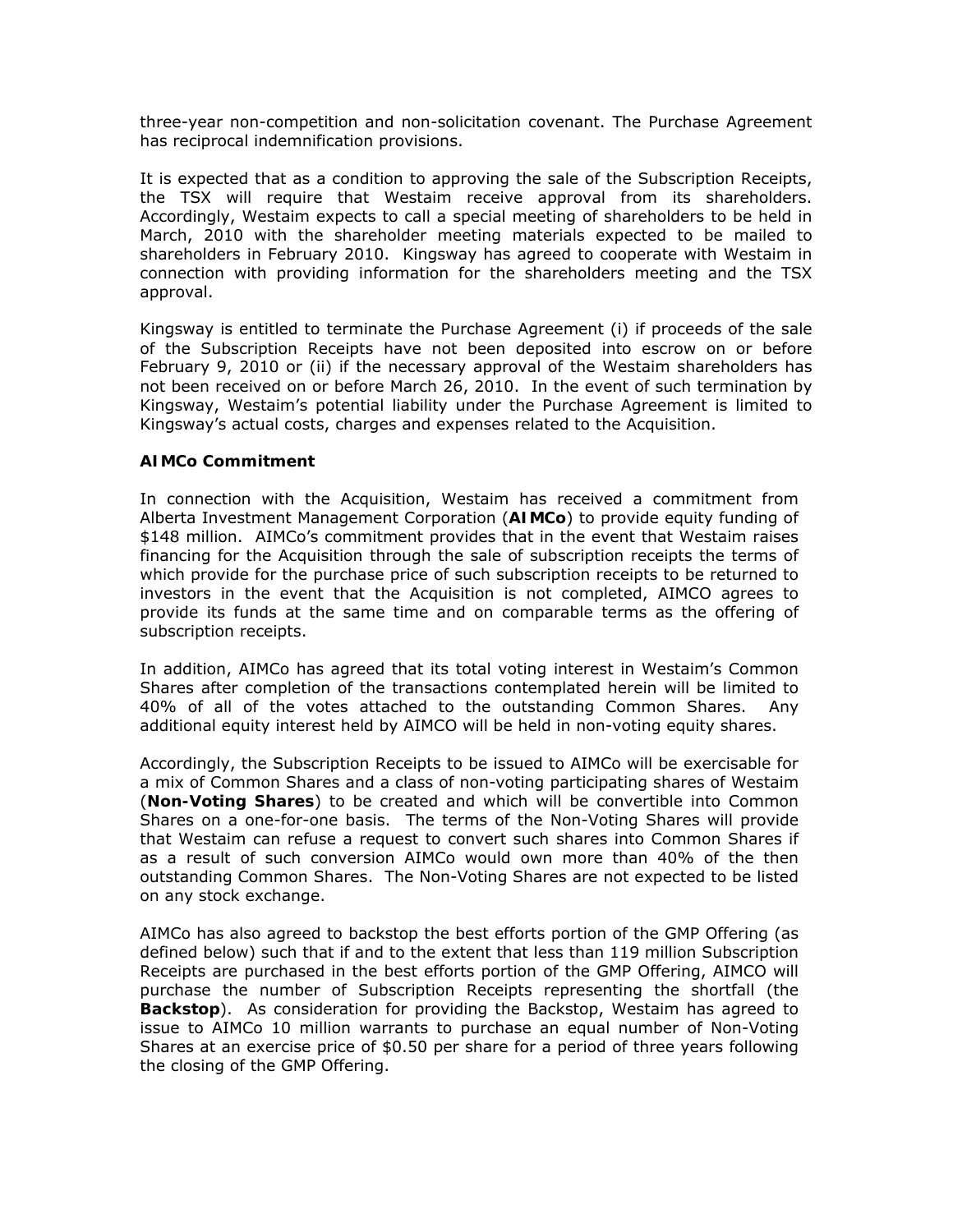#### **GMP Offering**

GMP Securities LP (**GMP**) has agreed to underwrite a private placement of 100 million Subscription Receipts and to offer on a best efforts basis an additional 119 million Subscription Receipts at a price per Subscription Receipt of \$0.50 (the **Issue Price**) for aggregate gross proceeds of up to \$109.5 million (the **GMP Offering**). The Closing Date of the GMP Offering is expected to be February 9, 2010 unless extended by the parties.

Sales of the Subscription Receipts may be made to purchasers pursuant to exemptions from the prospectus and registration requirements of applicable securities laws of each of the provinces of Canada as well as in the United States on a private placement basis pursuant to an exemption from the registration requirements of the United States *Securities Act of 1933*, as amended, and in certain other jurisdictions.

Each Subscription Receipt will entitle the holder thereof to receive without further consideration or action: (i) one common share of Westaim (an **Underlying Share**) upon satisfaction of the Escrow Release Conditions (as defined below) provided that such conditions have been satisfied at or prior to the Termination Time (as defined below); or (ii) if the Escrow Release Conditions (as defined below) are not satisfied at or prior to the Termination Time, an amount equal to the full purchase price of a Subscription Receipt plus the holder's *pro rata* entitlement to the interest earned or income generated, if any, on such amount.

The gross proceeds from the sale of the Subscription Receipts, less an amount equal to the costs and expenses of GMP, will be held by Equity Transfer and Trust Company as escrow agent (the **Escrow Agent**) under the terms of an escrow agreement to be entered into among the Company, the Escrow Agent and GMP, pending the receipt of notice from the Company and GMP confirming that all of the following conditions to the release of the proceeds from escrow (the **Escrow Release Conditions**) have been satisfied or waived by the Company, acting reasonably:

- 1. shareholders of the Company having approved the issuance of the Underlying Shares, the shares of the Company issuable in connection with the AIMCO financing, and the shares of the Company issuable to the Designated Purchasers who are insiders of the Company;
- 2. all conditions required to complete the Acquisition (other than payment of the purchase price therefor) having been satisfied or waived by the Company, acting reasonably and such waiver being disclosed in writing to the Underwriters;
- 3. the Toronto Stock Exchange (the **TSX**) and OSFI having approved, respectively, the listing of the Underlying Shares on the TSX and the Acquisition;
- 4. the Company and GMP, acting reasonably, having delivered a joint notice to the Escrow Agent confirming that (i) all regulatory and other approvals required in respect of the GMP Offering have been obtained; and (ii) all other escrow release conditions have been met or waived.